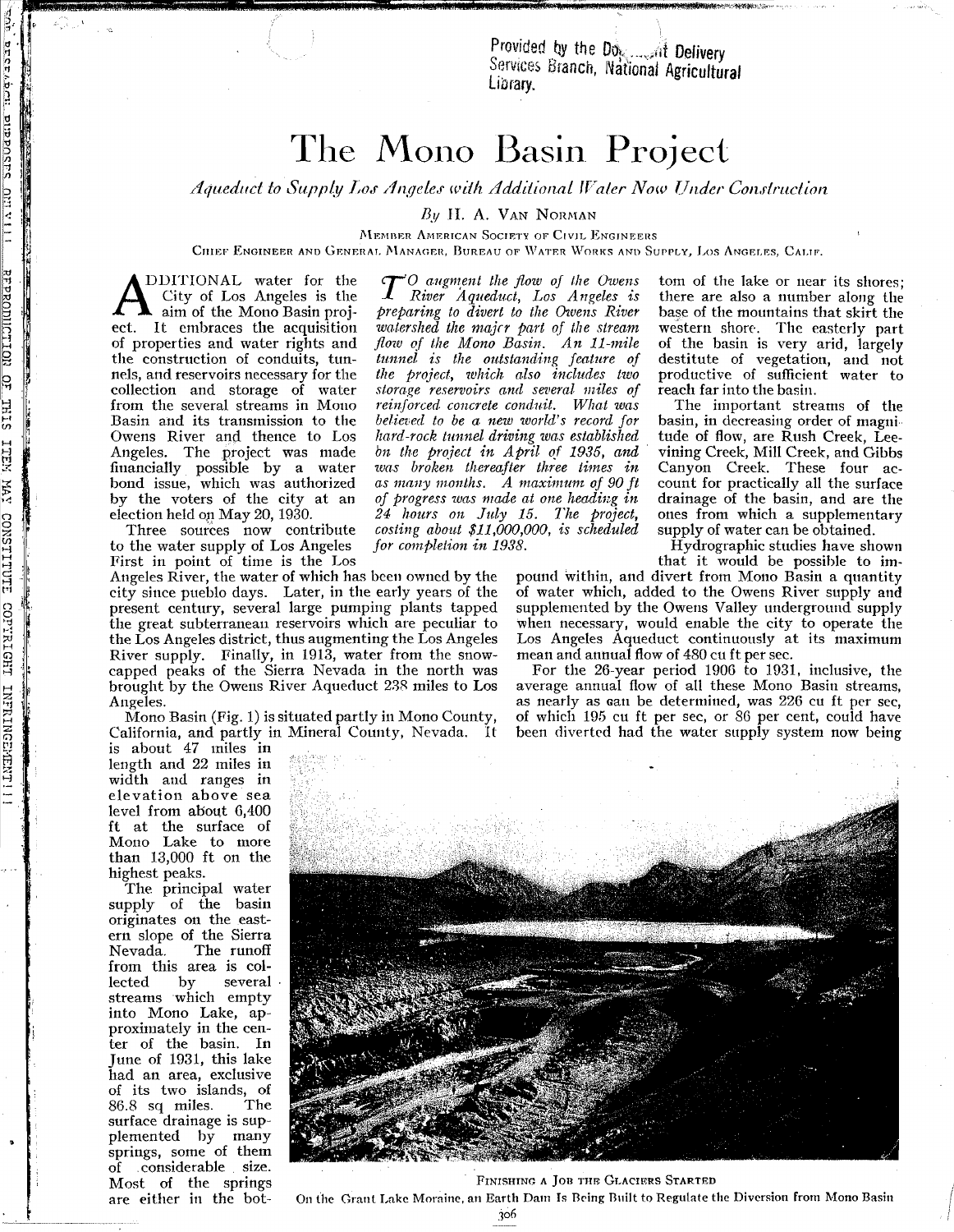<u>ran</u>

mponera

mormicrinu

日

**THIS** 

 $14.11$ 

 $\overline{\text{YM}}$ 

CONSTITITI

COPYRIGHT

INFRINGEME



FIG. 1. MONO BASIN EXTENSION OF LOS ANGELES AQUEDUCT

constructed been in operation. However, for the 11 years 1923 to 1933, inclusive, a period of subnormal stream flow, the average annual flow of these streams was only 150 cu ft per sec. Of this amount, 140 cu ft per sec, or 93 per cent, could have been diverted.

Prominent engineers have estimated that the water level of Mono Lake will eventually be lowered by the diversion until the lake occupies approximately onethird of its present area. The inflow from the springs around and under the lake will then balance the evaporation and hold the lake level constant.

The principal features of the project are (1) a diversion canal heading in Leevining Creek intercepting two tributaries of Rush Creek, and emptying into Grant



ONE OF THE MUCKING MACHINES IN USE IN THE MONO CRATERS **TUNNEL** 

## This Equipment Has an Overall Width of Only 45 In.

Lake Reservoir; (2) the Grant Lake Reservoir, to store and regulate the flow of Rush Creek proper and the contribution of the diversion canal;  $(3)$  a gravity line (pipe line and tunnels) from the Grant Lake Reservoir outlet to the headwaters of the Owens River; and (4) the Long Valley Reservoir, several miles below the outlet of the tunnel, for storage and regulation of both Owens River and Mono Basin water. The diversion canal later may be extended northward from Leevining Creek to Mill Creek.

The general plan of operation will be to divert the entire flow of the various streams, up to the capacity of the canal, throughout the entire year. Major fluctuations in discharge are to be smoothed out in the Grant Lake and Long Valley reservoirs.

The most suitable reservoir site in Mono Basin is Grant Lake on Rush Creek, where a capacity of 4g,OOO

acre-ft will be created by a dam 72 ft in height above the stream bed. The dam, located in the narrows below Grant Lake, is now being constructed. It is of earth fill and rests on a morainal foundation. Preliminary work, to April 1, 1936, consisted of removing the top soil at the dam site and digging a ditch to divert the waters of Rush Creek during the period of construction. About 240,000 cu yd of earth had been removed from the dam site and 6,500 yd from the diversion ditch by this date.

The different sections of the proposed Mono Basin Aqueduct will vary in capacity, to carry the added water as the different streams are diverted into it at convenient points along the line. From Leevining Creek to Walker Creek the capacity of the aqueduct will be 300 cu ft per sec, increasing to 325 cu ft per sec at the Walker Creek diversion and to 350 cu ft per sec at the Parker Creek diversion. The aqueduct from Grant Lake Reservoir to the Owens River is to be a gravity line, consisting of a short tunnel approximately 3,450 ft long at Grant Lake, about three miles of trapezoidal conduit, and the Mono Craters tunnel, 59,812 ft long, with a capacity of 420 cu ft per sec. The conduit sections are of the trapezoidal type, increasing in size from  $6$  ft  $4\frac{1}{2}$  in. in height and width to  $8$  ft  $3$  in. as the capacity is increased. The walls have a batter of 1 in 12 and a flat-slab reinforced cover. The conduit will be buried, with a minimum of 2 ft of earth on top, to prevent freezing.

The Mono Craters tunnel, 11.3 miles in length, is to be 9 ft in diameter and to have a wide horseshoe-type section, concrete lined throughout. Because of its length, two shafts, one 950 ft deep and the other 350 ft, have been sunk along its axis to permit excavation to be carried on simultaneously from six headings. The estimated time required to complete the Mono Craters tunnel is  $3^{1}/_{2}$  years. Actual drilling was started at the west portal in September 1934, and at the east portal two months later. Excavation for sinking the two shafts. followed shortly thereafter. By April 1, 1936, 12,507 ft of tunnel had been drilled from the west portal, 9,095 ft from the east portal, and a total of 3,815 ft from the two headings reached by the shorter shaft. The deeper shaft had been put down 763 ft.

What is believed to be a new world's record for hardrock tunnel driving was established at heading No. 1 on April 29, 1935, when 65 ft of tunnel was excavated in 24 hours. This was broken on May 17 and again on May 18, when an advance of 72 ft in 24 hours was made; also on July 15, 1935, 90 ft of progress was made in the same heading in 24 hours. For the three-month period-Odober, November, and December 1935-

3°7